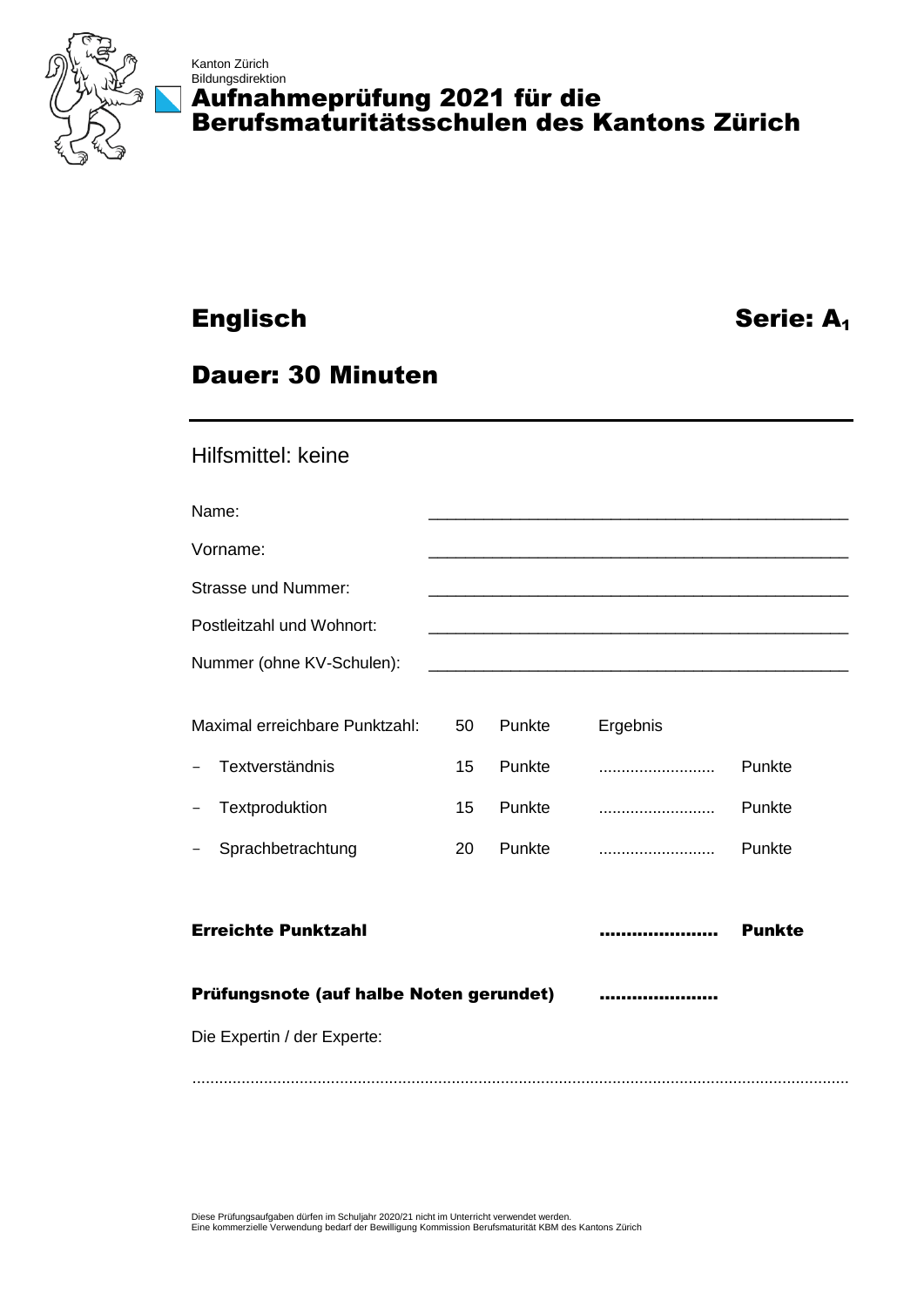

## **TASK 1 READING**

## **Space explorers try to solve the mystery of life on Mars**

"Robot missions over the past ten years have shown that Mars is not a dead, alien place as we had thought in the late 20th century. In fact, it is a world with old lake beds<sup>1</sup>, dried out river channels and organic material. In other words, back in the day, billions of years ago, Mars was warm and wet. Now we are going to find out if those conditions led to the evolution of life on Mars, just as they did on Earth, and to see if some of that life still exists underground," said Professor Ray Arvidson, of Washington University, St Louis.

"Every 26 months, the orbits<sup>2</sup> of Earth and Mars come close in a way that makes it relatively easy to send a rocket there. These launch windows<sup>3</sup> last only a few weeks and one is just about to open up, which is why different probes<sup>4</sup> are being prepared for launch over such a short period this summer."

"There is no doubt that the exploration of Mars is going through a rebirth," added Arvidson. "In the 1970s, missions to Mars showed a world that appeared to be entirely dead and we stopped sending missions to the planet for a couple of decades."

However, the latest probes have changed that view. The US robot rovers<sup>5</sup> - Spirit, Opportunity and Curiosity - have shown that Mars must once have been warm. The planet's diameter<sup>6</sup> is half that of Earth's, which means it has a much smaller core at its heart compared with the one at the centre of our own planet. Without a molten core<sup>7</sup>, Mars could no longer generate a magnetic field which had protected it from radiation from the Sun just as Earth's magnetic field still protects us today. As a result, the Martian atmosphere and its surface water were swept away by solar particles and the planet became dead and unfriendly.

However, there is still a chance that life evolved there before the Martian climate changed, added Arvidson. "Mars is relatively small and so it would have cooled down more quickly than Earth after the creation of the solar system 4.6 billion years ago."

"Seas, lakes and rivers would have formed there before they did on Earth and so life may have arrived on Mars before it did on our world. It is grounds for hope if nothing else. Now we want to find evidence that it did arise and possibly may still be forming underground."

*adapted from: [https://www.theguardian.com/science/2020/jul/12/we-are-all-martians-space-explorers-seek-to-solve-the-riddle-of-life](https://www.theguardian.com/science/2020/jul/12/we-are-all-martians-space-explorers-seek-to-solve-the-riddle-of-life-on-mars)[on-mars](https://www.theguardian.com/science/2020/jul/12/we-are-all-martians-space-explorers-seek-to-solve-the-riddle-of-life-on-mars)*

- 3 launch windows = Startfenster
- $4$  probes = Sonden

 $\overline{a}$ 

- <sup>5</sup> rovers = Fahrzeuge
- $6$  diameter = Durchmesser
- $7$  molten core = geschmolzener Kern

Diese Prüfungsaufgaben dürfen im Schuljahr 2020/21 nicht im Unterricht verwendet werden. Eine kommerzielle Verwendung bedarf der Bewilligung der Kommission Berufsmaturität KBM des Kantons Zürich.

<sup>1</sup> lake beds = Seebetten

 $2$  orbits = Umlaufbahne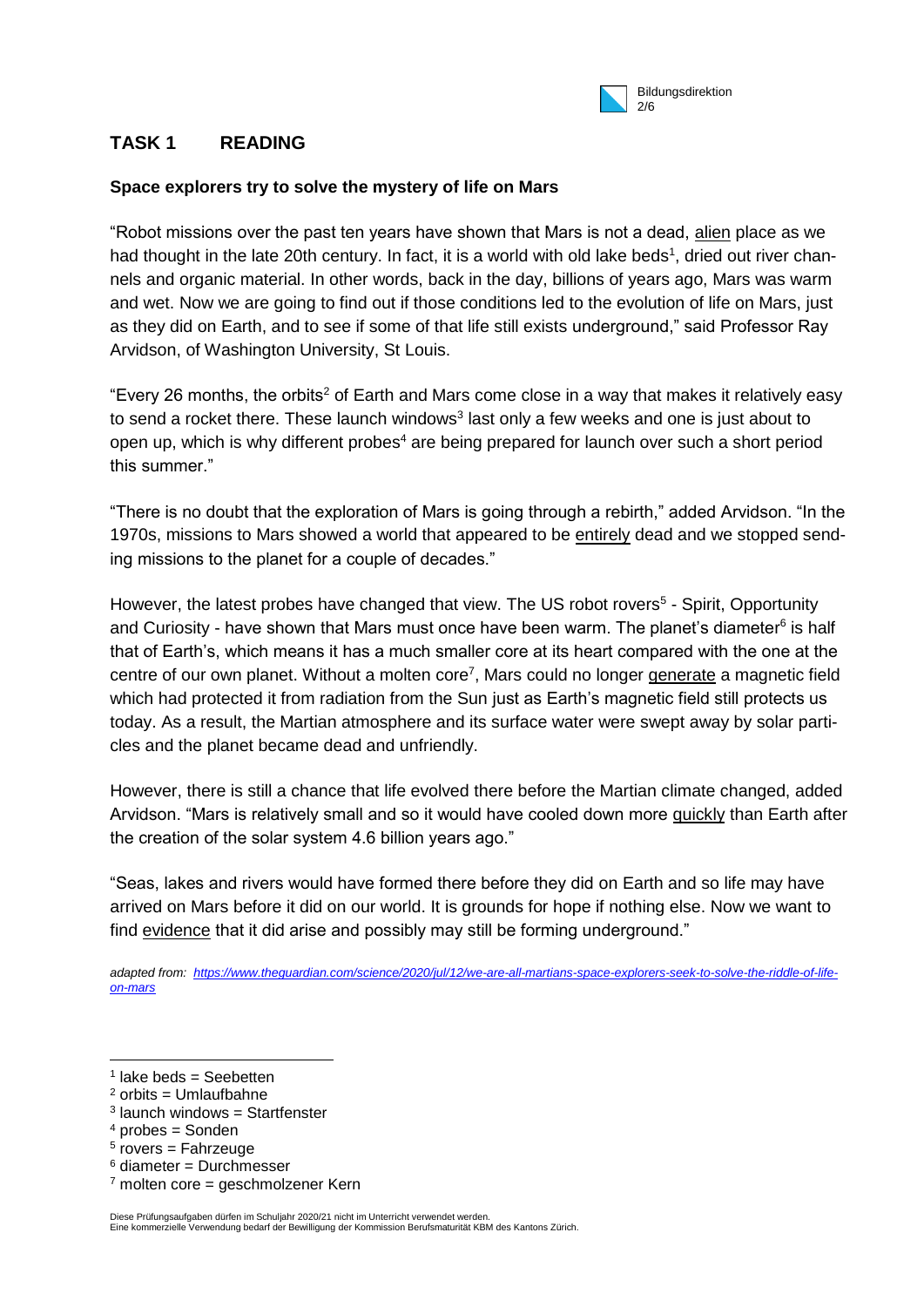

## **TASK 1a**

- Read the text and then decide if the following statements are *True (T)* or*False (F)*.
- If there is not enough information to answer *True* or *False***,** choose *Doesn't say (DS).*

#### **Example:**

Text: Sarah is in her twenties.  $T \t F$  DS Statement: Sarah is 18 years old.

| 1. In the past hundred years, robot missions have shown that there must<br>have been life on Mars.                                                                                                            | Τ  | F              | DS        |
|---------------------------------------------------------------------------------------------------------------------------------------------------------------------------------------------------------------|----|----------------|-----------|
| 2. According to Professor Ray Arvidson, lakes, rivers and organic material<br>existed on Mars.                                                                                                                | Τ  | F              | DS        |
| 3. Rockets are sent to Mars in a window of 26 months.                                                                                                                                                         | т  | F              | <b>DS</b> |
| 4. In the 1970s scientists had lost interest in Mars as it was considered<br>dead.                                                                                                                            | Τ  | E              | DS        |
| 5. The US robot rovers found evidence that the temperature on Mars has<br>rapidly increased due to the magnetic field.                                                                                        | Τ  | F              | <b>DS</b> |
| 6. According to the text, Earth is double in diameter compared to Mars and<br>has a bigger core.                                                                                                              | Τ  | F              | DS        |
| 7. In order to generate a magnetic field a molten core is needed.                                                                                                                                             | т. | F              | DS        |
| 8. Life on Mars was destroyed because its magnetic field protected the planet <b>T</b><br>from radiation from the Sun.                                                                                        |    | F              | <b>DS</b> |
| 9. There is proof that there must have been life before the climate on Mars<br>changed.                                                                                                                       | Τ  | F              | DS        |
| 10. Professor Ray Arvidson thinks that water may have formed on Mars be-<br>fore it formed on Earth. This is why he believes that life must have existed<br>which may now be found below the surface of Mars. | T. | F              | DS        |
|                                                                                                                                                                                                               |    | <b>Points:</b> | /10       |

## **TASK 1b**

• Read the text and find the underlined word matching the synonym.

• If the word you need is a verb write the **infinitive** of the verb, if it is a plural noun, write the **singular** of the noun.

### **Example:**

| The king was very <i>popular</i> .<br>Synonym: widely liked | Word in text: <i>popular</i> |
|-------------------------------------------------------------|------------------------------|
| Synonym:                                                    | Word in text:                |
| 1. completely                                               |                              |
| 2. to produce                                               | to                           |
| 3. fast                                                     |                              |
| 4. proof                                                    |                              |
| 5. strange, extra-terrestrial                               |                              |
|                                                             |                              |

Eine kommerzielle Verwendung bedarf der Bewilligung der Kommission Berufsmaturität KBM des Kantons Zürich.

Diese Prüfungsaufgaben dürfen im Schuljahr 2020/21 nicht im Unterricht verwendet werden.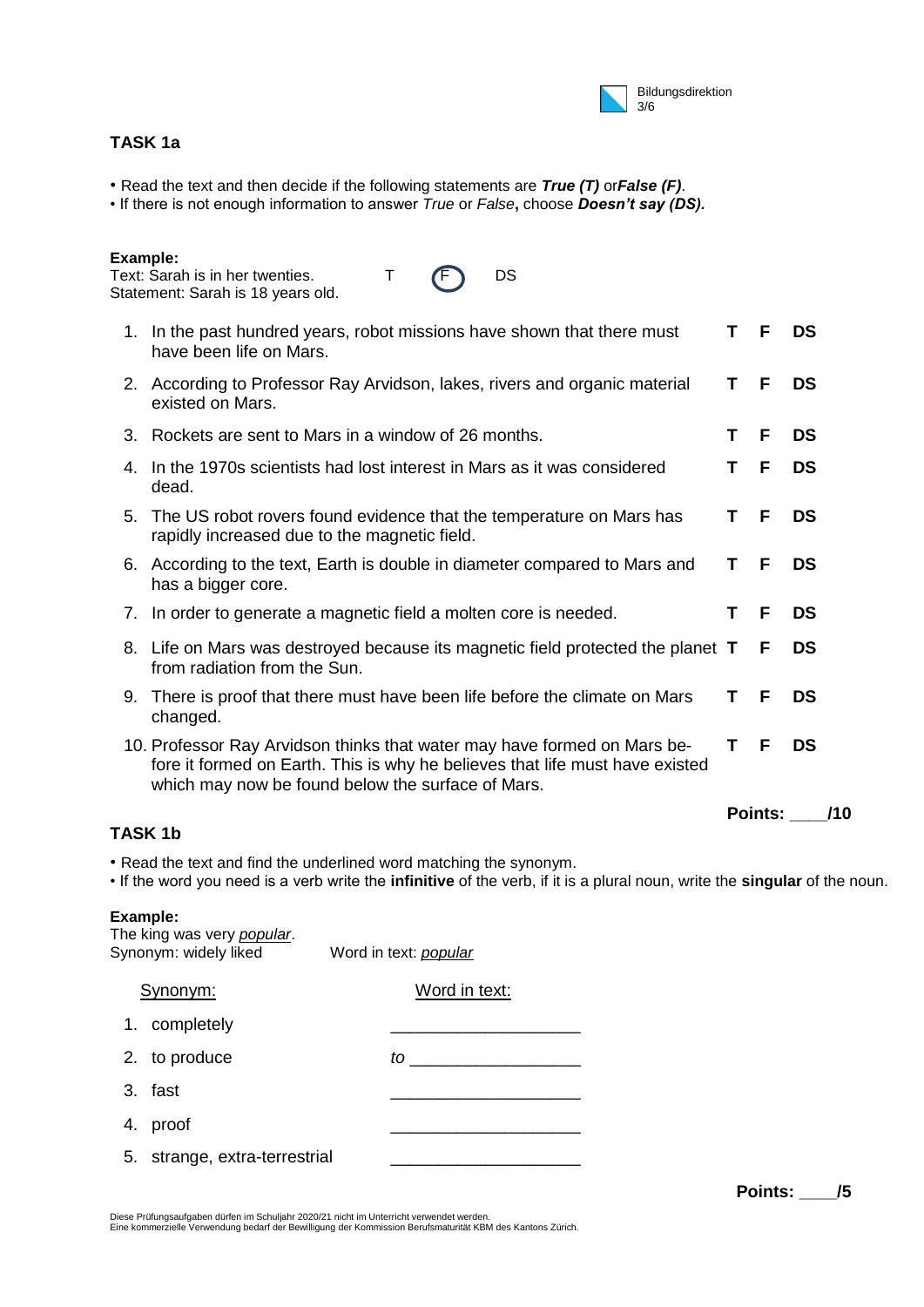

#### **WRITING TASK2**

What is your dream job? Why and what skills are needed? Write a short text of about 60 words.

Content: 13 Vocabulary: 16 Grammar: 16

**Points: /15** 

Diese Prüfungsaufgaben dürfen im Schuljahr 2020/21 nicht im Unterricht verwendet werden. Eine kommerzielle Verwendung bedarf der Bewilligung der Kommission Berufsmaturität KBM des Kantons Zürich.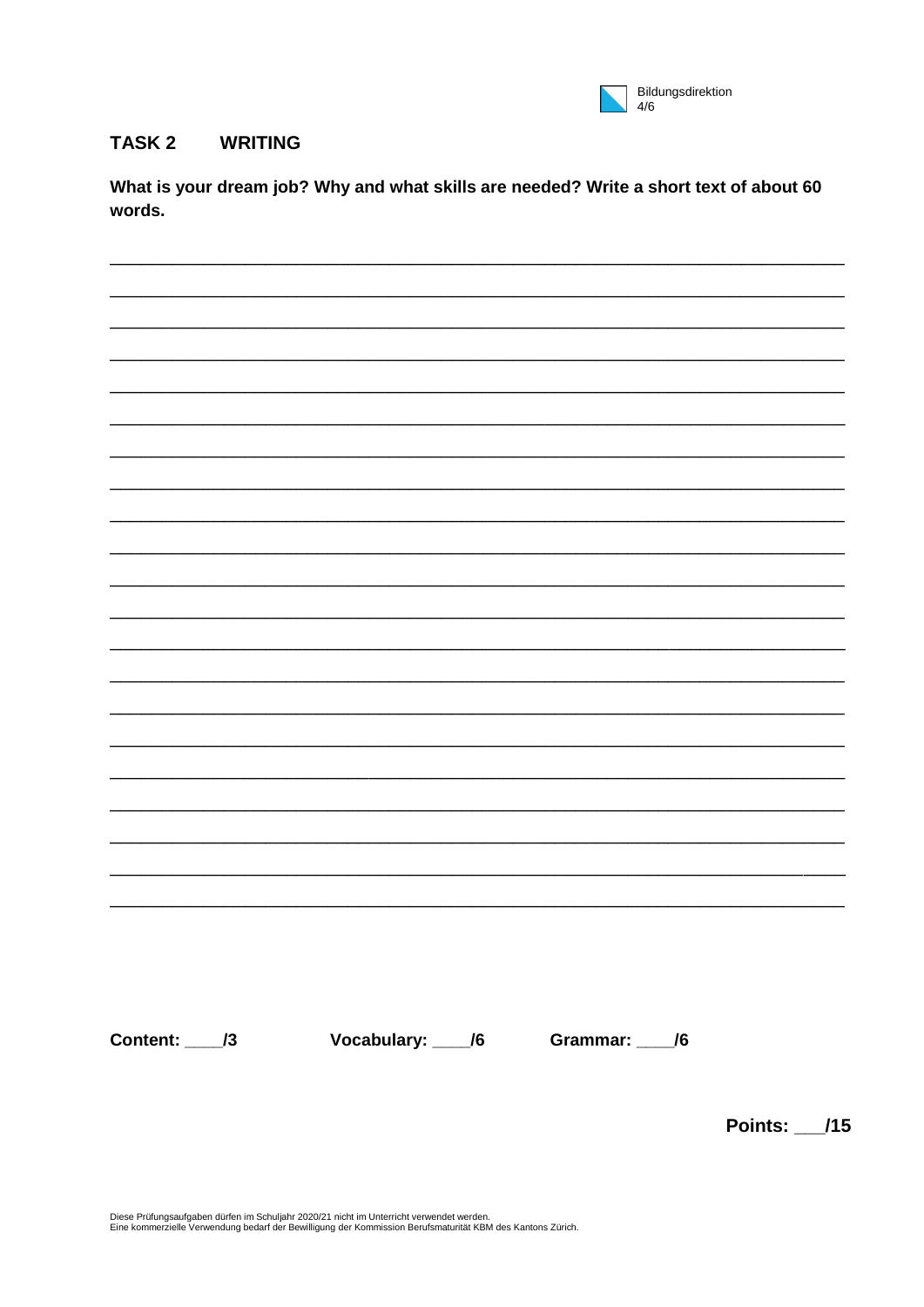| Bildungsdirektion |
|-------------------|
| 5/6               |

## **TASK 3**

## **Complete the text with the correct form of the word in brackets or with a suitable word/phrase if no word is given.**

**Example:** *My friend and I are looking forward to meeting (meet) you tonight.* 

- 1. She\_\_\_\_\_\_\_\_\_\_\_\_\_\_\_\_\_\_\_\_ (do) boxing before she decided to concentrate on ballet.
- 2. My mom drives very \_\_\_\_\_\_\_\_\_\_\_\_\_\_\_\_\_\_\_\_\_(dangerous).
- 3. My teacher's explain) was helpful.
- 4. My friend \_\_\_\_\_\_\_\_\_\_\_\_\_\_\_\_\_\_\_\_ (go) out last night.
- 5. Sabrina now enjoys \_\_\_\_\_\_\_\_\_\_\_\_\_\_\_\_\_\_\_\_(be) back home with her dog.
- 6. This ice cream tastes so good. I must say I have never eaten anything as good. It is \_\_\_\_\_\_\_\_\_\_\_\_\_\_\_\_\_\_ (good) ice cream ever.
- 7. You are going to record a TikTok-clip later, \_\_\_\_\_\_\_\_\_\_\_\_\_\_\_\_\_\_\_\_\_\_\_\_\_\_\_\_\_\_\_vou?
- 8. In our cellar a mouse had a nest with 10 little \_\_\_\_\_\_\_\_\_\_\_\_\_\_\_\_\_\_\_\_\_\_\_ (mouse) in it.
- 9. I \_\_\_\_\_\_\_\_\_\_\_\_\_\_\_\_\_\_\_\_\_\_\_\_\_\_ (eat) a sandwich when the doorbell suddenly rang.
- 10. It's midnight on a Saturday night. Have you **come that it is easily contained** (fall) asleep?

**Points: \_\_\_\_\_\_/10**